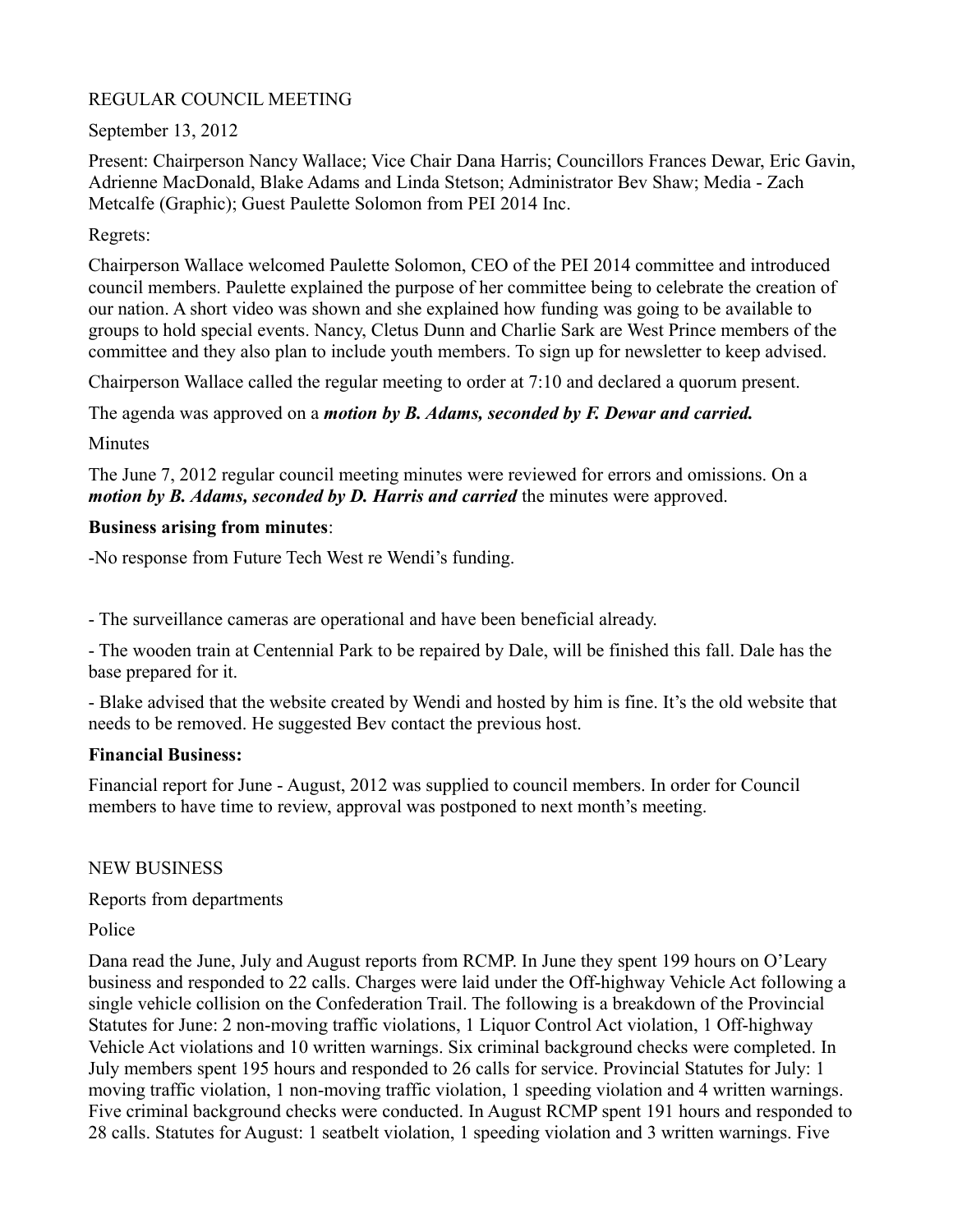criminal background checks were completed. Staff Sgt. Jamie George advised by email that he will be away on duty for a week then will begin a new temporary deployment in Charlottetown. Sgt. MacKay will take George's place until he returns on June 15, 2013.

Cst. Matt LeFurgey attended our meeting and agreed that more complaints are being phone in by the public.

# Sanitation/Buildings

Eric and Blake reported everything is fine with the sewer system. The lagoon fence needs the brush and weeds cut and Dale was given permission to hire someone to help for approximately a week. To have Dale check on the condensation problem in the daycare as well as have bulbs changed at ADIC and daycare.

#### Potato Blossom Festival

Adrienne reported that attendance increased for the festival and the weather was great. Financial reports won't be available until October or November.

#### ADIC

Frances and Linda reported meeting with Stacie recently. There's been an increase in youth numbers so far this fall and the seniors are back with their various activities. Stacie says the centre needs 3 sets of blinds and an inside light bulb replaced, computer speakers, new Wii games and the big TV is not working. Stacie was given permission to rent the facility to "The Biggest Loser" group for \$30 with condition that she provides her hours for free to open and close the centre for them. (Stacie is a member of this group.) Summer student Nikkie Arsenault did very well.

#### Recreation

Tylan's monthly report was circulated to Council. Summer students Samantha Sweet, Lukas Dyment and part-timer Dustin Quinn finished last week. Tylan and Dana's trip to Brantford for the Under 16 National Girls Softball Championship for 2012 was very informative and will be helpful for our community's planning for the 2013 event. The event committee is gathering quotes on field upgrades and will be submitting a funding application. A batting cage and pitching machine has been given to O'Leary by the Canada Games. The Terry Fox Run is this Sunday. Tylan was given approval to commit to the West Prince Winter Carnival (\$500) if Alberton and Tignish commit as well - *Moved by D. Harris, seconded by B. Adams and carried.*

#### Fire Protection

Nancy provided Fire Chief Phillips' reports for June, July and August. In June members responded to an industrial loader fire, a brush fire and 4 medical calls. Training involved rope rescue. Visits were made to the kindergarten and grade 1 classes at O'Leary Elementary. The annual Father's Day Draw and Dance was again a success. In July the firefighters responded to two mutual aid calls, one structure fire, one barn fire, six medical calls and a motor vehicle accident. The fire department assisted in direction of the festival parade and the fireworks. During the festival the fire department held an open house with approximately 250 people visiting the hall. In August they responded to 3 medical calls, 1 mutual aid, 1 false alarm, 1 car accident, and 1 nuisance call. Training included a simulated fire attack, ladder and BA training and the proper use of power equipment.

#### Building/Business permits

Building: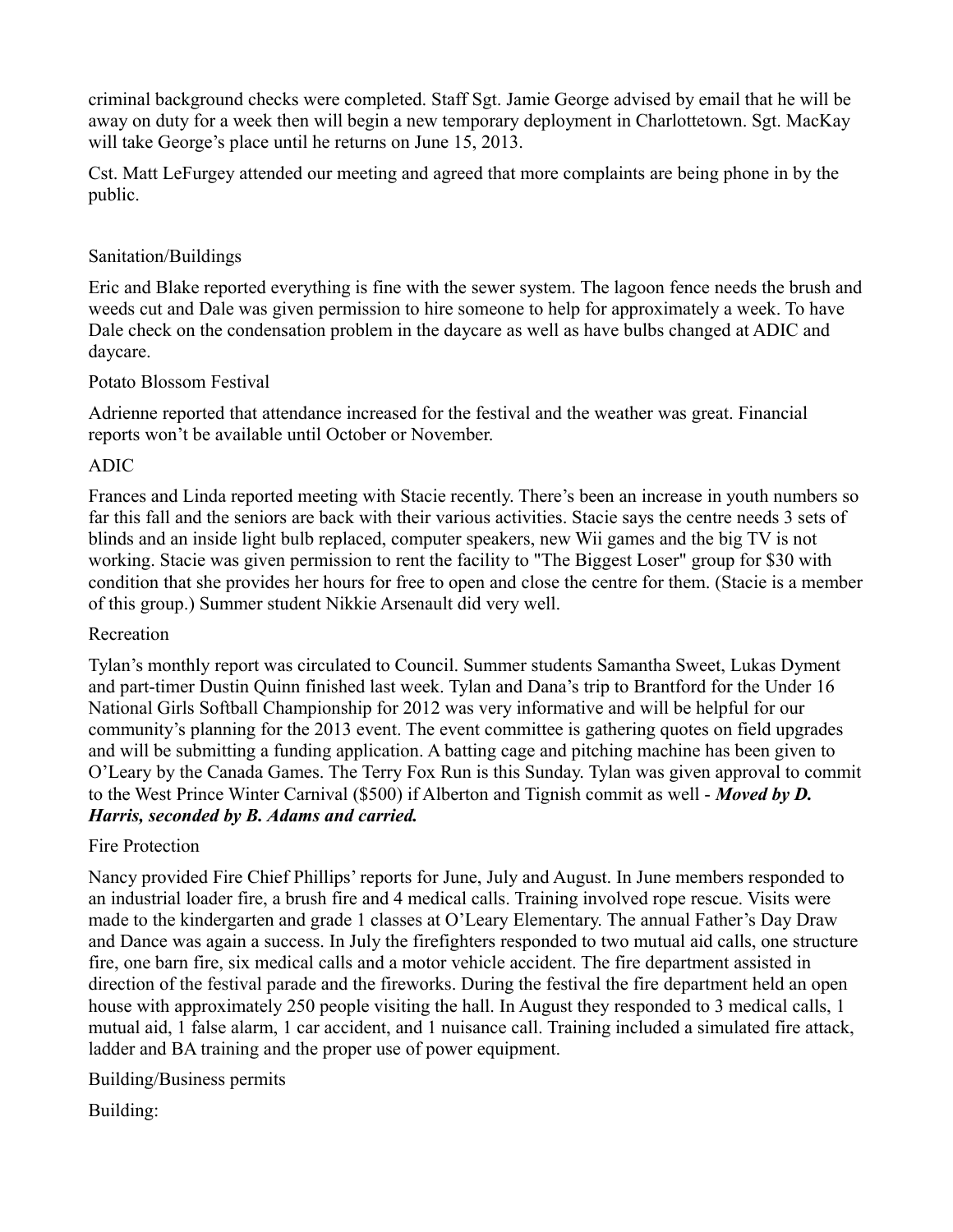Permit # 04-2012 to David and Lesa Bernard, single family dwelling extension and private garage at 17 Kent Street, valued at \$40,000.

Permit # 05-2012 to Dewar and Esther Oulton, 4 unit apartment complex at 79 Barclay Road, valued at \$380,000.

Permit # 06-2012 to Eric and Carol Gavin, private garage at 6 Park Avenue, valued at \$15,000.

Permit # 07-2012 to O'Leary Farmers Co-op, commercial operation (liquor store) at 4 Royal Avenue, valued at \$400,200.

Permit # 08-2012 to Harvey MacNevin, extension to residence at 13 Willow Avenue, valued at \$4000.

Business:

Permit # 2012-1 to Patricia Perry and Tracy Perry for café and bakery at 495 Main Street.

Permit # 2012-2 to Sarah MacDonald for hair salon at 46 Gaspe Road.

Permit # 2012-3 to Shirley Beamish for in home bookkeeping services at 18 Kent Street.

Chair report

Nancy reported attending the fire department meeting, FPEIM meeting and other summer events including the festival.

Federal Job Cuts resolution

Impact of Federal Job Cuts in PEI

As suggested by the Federation of PEI Municipalities, the following resolution was adopted by Council on a *motion by B. Adams, seconded by D. Harris and carried:*

Whereas, job cuts announced in the 2012 federal budget represent 4.8% of the permanent work force;

Whereas, a recent study prepared by McInnes Cooper for the Province of PEI, the City of Charlottetown, PSAC and PIPSC estimates federal job cuts will represent approximately 10% to 12% of the current permanent federal workforce in Prince Edward Island;

Whereas, the direct and indirect impact of these cuts are expected to result in an economic loss of between \$50.46 and \$61.02 million, or about 1.01 to 1.22% of the provincial GDP;

Whereas, the proposed federal workforce reduction will disproportionately impact the economy of Prince Edward Island as compared to the balance of Canada;

Whereas, Prince Edward Island has historically had one of the highest rates of unemployment in the country with an economy unable to absorb further negative impacts on employment; and

Whereas, the projected negative economic impact of the Federal budget has and will be felt provincewide, from our largest city to our smallest communities;

BE IT RESOLVED THAT the Community of O'Leary call on the Government of Canada to ensure that the proposed reduction in the federal workforce does not have a disproportionate negative impact on the economy of Prince Edward Island;

That the O'Leary Community Council take the necessary action to voice opposition to the Prime Minister, their Member of Parliament and their Member of the Legislative Assembly on the negative impact the Federal Budget has within their community and the Province of Prince Edward Island.

Support for Island wide dialysis services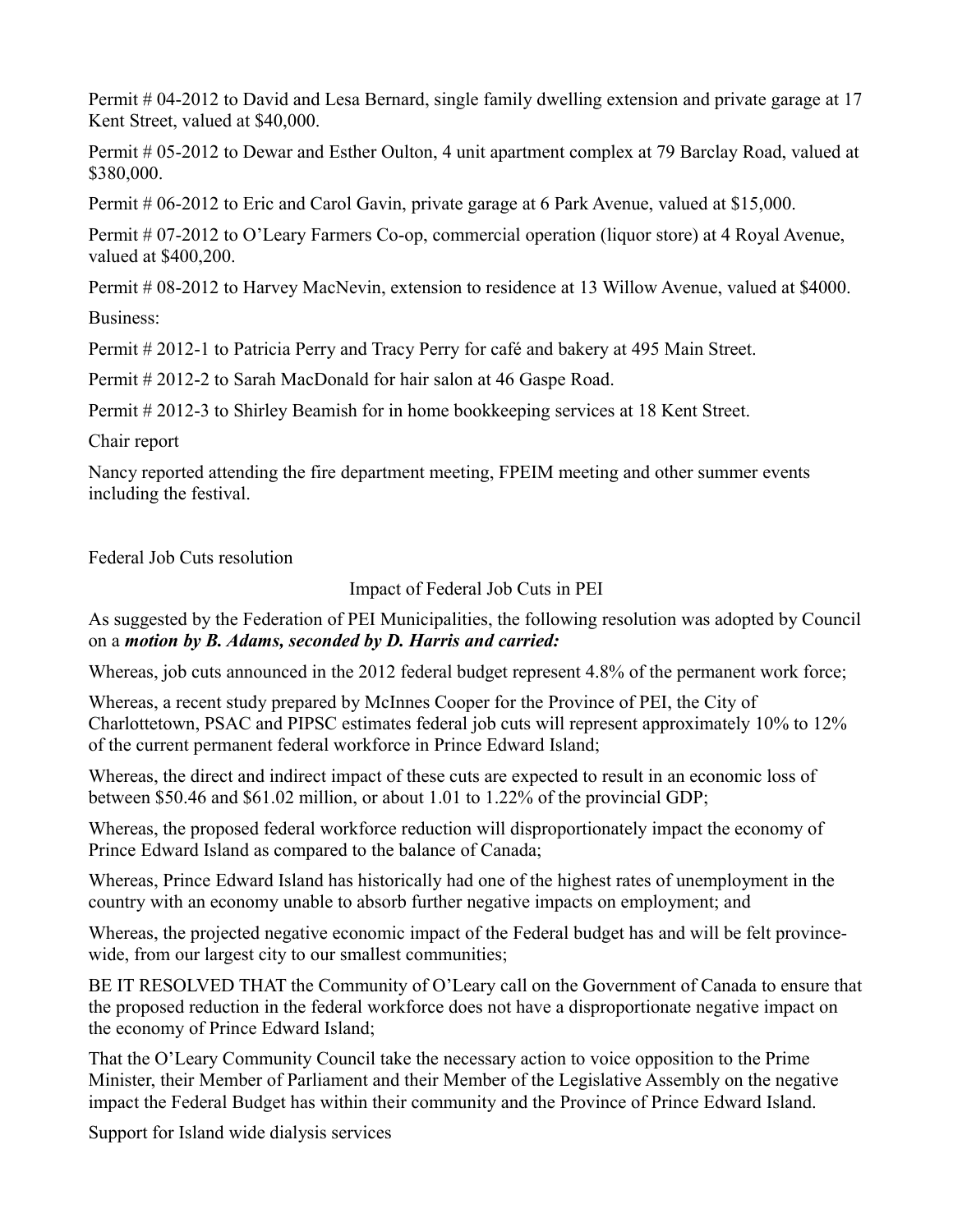It was *moved by D. Harris, seconded by L. Stetson and carried* that the Community of O'Leary support the PEI Island wide Dialysis Patient Support Group in their efforts to retain dialysis services Island wide. Letters to this effect to be sent to Premier Ghiz, Minister of Health, Health PEI CEO and our local MLA.

Returning officer for upcoming election

It was *moved by D. Harris, seconded by B. Adams and carried* that Administrator Bev Shaw be appointed as Returning Officer for the municipal election on November 5, 2012.

## **Streets & Sidewalks** (report from councillor)

Frances reported that Blair Gray complained about the sidewalk in front of his property on Barclay Road but councillors and Bev looked at it and couldn't find anything. Streetlight out again on Centennial by Carol Palmer's and also light out at walking track.

#### Pancake Breakfast

Bev to make arrangements for annual pancake breakfast for mid October.

Complex windows

Council agreed that windows in boardroom and firefighters room need to be replaced due to broken hinges, broken glass, and leakage. Bev to prepare tender and advertise. To also have Dale follow up on the condensation issues downstairs.

# **Correspondence and other business**:

Letter from Warren Ellis re Terry Fox Run. It was *moved by A. MacDonald* to not donate to this cause. Motion died due to no seconder. It was *moved by B. Adams, seconded by D. Harris and carried* that \$200 be donated. (Vote: 4 For/2Against).

Letter from Maple Leaf Curling Club reminding Council that they agreed to match their fund raising proceeds up to \$1000. The Club's lobster dinner netted \$3,603.95. A cheque for \$1000 will be forwarded.

At the suggestion of FPEIM the following resolution regarding water conservation was passed.

#### Water Conservation Resolution

WHEREAS, the Community of O'Leary recognizes the importance of protecting our supply of fresh water and urges the Province to work in consultation and partnership with municipalities toward our common goal of protecting this vital resource;

BE IT RESOLVED that the Community of O'Leary endorse the position taken by the Board of Directors of the Federation of PEI Municipalities respecting water conservation, which calls on the Government of Prince Edward Island to make water efficiency and conservation a central part of its mandate and to exercise this mandate through amendments to codes, policies and regulations.

# Approved on a *motion by D. Harris, seconded by F. Dewar and carried.*

Thank you notes received from Dr. Charles Dewar, Seniors Sunshine Club, Alberton Clubhouse, Westisle Composite High School Prize Committee and the Shaw family. Linda also expressed her thanks to Council for support during her husband's illness.

Letter received from Department of Transportation in response to our request for street maintenance.